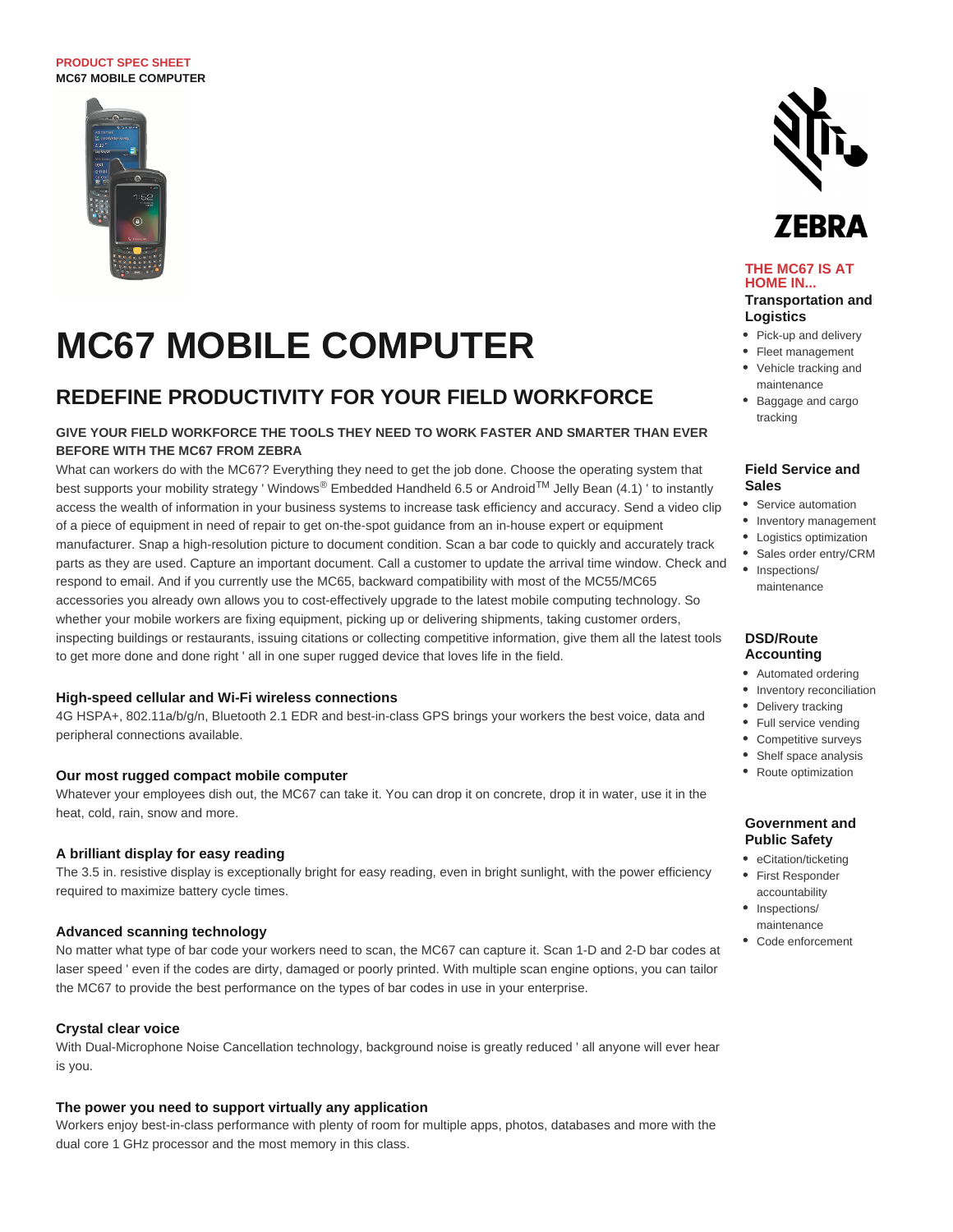# **Rich photographic intelligence**

A picture is worth a thousand words, so we included a high-resolution auto-focus 8 MP camera with external flash that allows workers to document the condition of deliveries, assets and more in virtually all lighting conditions.

# **Android fortified for the enterprise**

Extensions (Mx) from Zebra transforms Android from a consumer operating system (OS) to a true enterprise- class OS with additional features that improve security, device management and support for advanced enterprise data capture.

# **A device with the intelligence to manage itself**

Integrated sensors automatically power the MC67 down when it is not in use and adjust screen brightness based on lighting.

# **Future proof applications with RhoMobile Suite**

All MC67 models support the option to run applications built with RhoMobile Suite, which enables the creation of cross-platform apps that can run on iOS, Android, Windows Mobile and the operating systems of the future.

# **REDEFINE FIELD WORKFORCE PRODUCTIVITY WITH THE RUGGED MC67**

For more information, visit **[www.zebra.com/mc67](http://www.zebra.com/mc67)** or access our global contact directory at **[www.zebra.com/contact](http://www.zebra.com/contact)**

# **SPECIFICATIONS CHART**

| <b>PHYSICAL CHARACTERISTICS</b> |                                                                                                        | <b>INTERACTIVE SENSOR TECHNOLOGY (</b>                                                                                                         |                                                                                                                                                                                                                     |
|---------------------------------|--------------------------------------------------------------------------------------------------------|------------------------------------------------------------------------------------------------------------------------------------------------|---------------------------------------------------------------------------------------------------------------------------------------------------------------------------------------------------------------------|
| <b>Dimensions</b>               | 6.38 in. L x 3.03 in. W x 1.32 in. D<br>162.2 mm L x 77 mm W x 33.5 mm<br>D                            | IST) CONT.<br><b>Light Sensor</b>                                                                                                              | Ambient light sensor auto adjusts<br>display backlight brightness                                                                                                                                                   |
| Weight                          | 13.5 oz./385 g (with rechargeable<br>3600mAh Lithium Ion battery)                                      | <b>Digital Compass</b>                                                                                                                         | Navigational aid for users on foot                                                                                                                                                                                  |
| Display                         | 3.5 in. colour VGA display, touch,<br>640 x 480 portrait                                               | <b>DATA CAPTURE</b>                                                                                                                            |                                                                                                                                                                                                                     |
| Touchpanel                      | Glass analog resistive touch                                                                           | <b>Options</b>                                                                                                                                 | WEHH and Android models: 2-D<br>SE4500-SR imager + 8 MP                                                                                                                                                             |
| <b>Backlight</b>                | <b>LED</b> backlight                                                                                   |                                                                                                                                                | Camera WEHH only: 2-D SE4500-<br>SR imager 2-D SE4500-DL imager<br>+ 8 MP Camera 2-D SE4500-DL<br>imager 2-D SE4500-DPM/HD + 8<br>MP camera<br>1-D/2-D bar codes, photographs,<br>video, signatures and documents / |
| Power                           | PowerPrecision 3600 mAh<br>Li-Ion rechargeable battery                                                 |                                                                                                                                                |                                                                                                                                                                                                                     |
| <b>Backup Battery</b>           | Ni-MH battery (rechargeable)<br>15mAh 3.6V nominal (not<br>user-accessible or replaceable)             | Data Types                                                                                                                                     |                                                                                                                                                                                                                     |
| <b>Expansion Slot</b>           | Micro SD card slot (supports up to<br>32GB)                                                            |                                                                                                                                                | <b>NOTE: only WEHH supports</b><br>document capture.)                                                                                                                                                               |
| Communication                   | Interface: USB 2.0 high speed (<br>host and client)                                                    | <b>WIRELESS VOICE AND DATA</b>                                                                                                                 |                                                                                                                                                                                                                     |
| Notification                    | Audible tone plus multi-colour<br>LEDs                                                                 | <b>COMMUNICATIONS</b><br><b>WWAN</b><br>Radio: 4G HSPA+; Frequency<br>850, 900, 1900 and 2100 MHz;<br>GSM/EDGE: 850, 900, 1800 and<br>1900 MHz |                                                                                                                                                                                                                     |
| <b>Keypad Options</b>           | WEHH Numeric, QWERTY,<br>AZERTY, QWERTZ, PIM, DSD<br><b>Android:</b> Numeric, QWERTY and<br><b>DSD</b> |                                                                                                                                                | band: UMTS/HSDPA and HSUPA '                                                                                                                                                                                        |
| Audio                           | Dual microphone support with                                                                           | <b>WLAN</b>                                                                                                                                    | Push-to-Talk (PTT) ready; VoIP<br>ready                                                                                                                                                                             |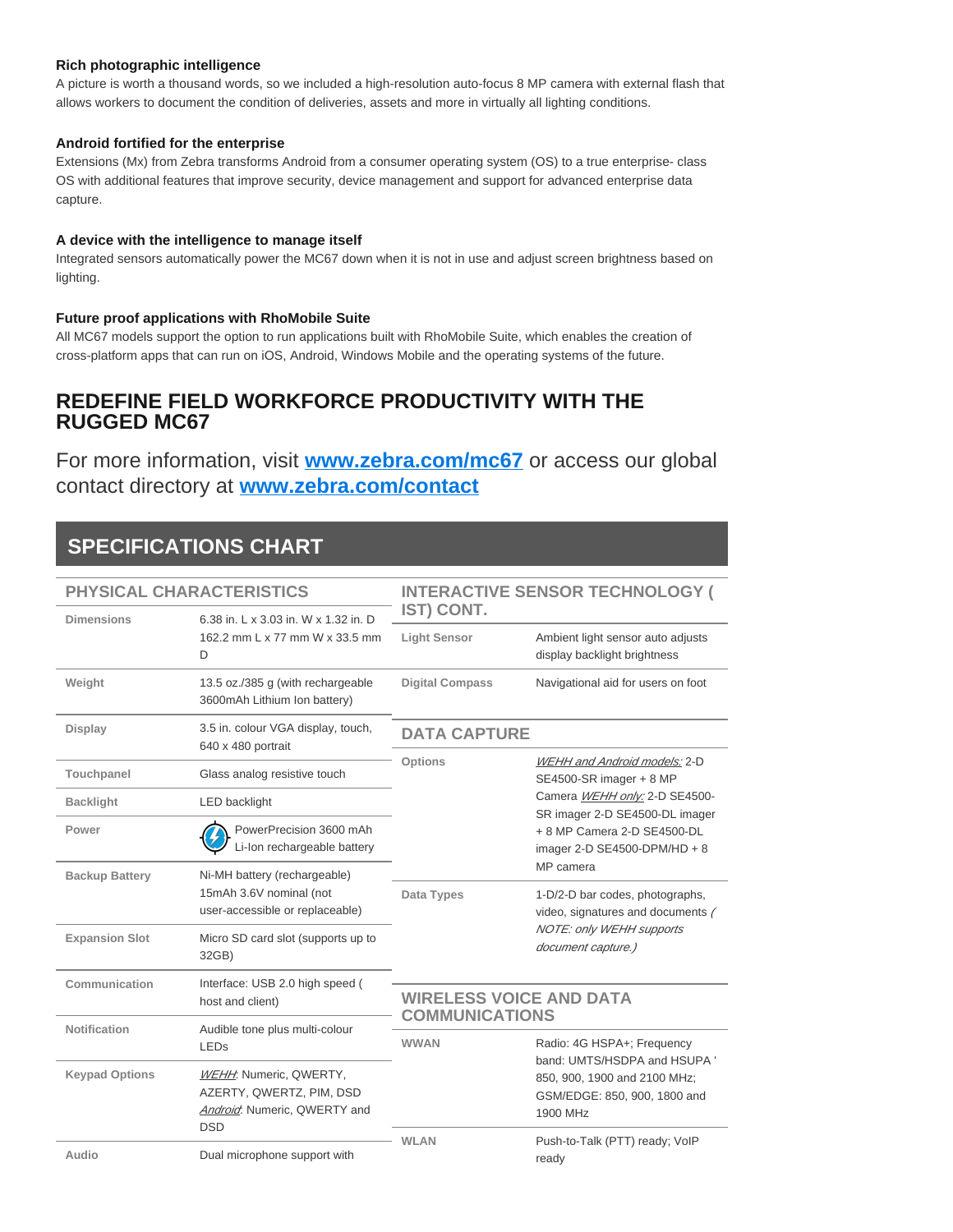noise cancellation; vibrate alert; speaker; Bluetooth headset

**WIRELESS LAN VOICE AND DATA COMMUNICATIONS**

| <b>PERFORMANCE CHARACTERISTICS</b>                                                             |                                                                                                            | Radio                                                                                                                                                                                                                                                                     | Tri-mode IEEE® 802.11a/b/q/n                                                                                                                                 |
|------------------------------------------------------------------------------------------------|------------------------------------------------------------------------------------------------------------|---------------------------------------------------------------------------------------------------------------------------------------------------------------------------------------------------------------------------------------------------------------------------|--------------------------------------------------------------------------------------------------------------------------------------------------------------|
| <b>CPU</b>                                                                                     | Dual core 1GHz OMAP 4<br>processor                                                                         | Security                                                                                                                                                                                                                                                                  | WPA2 (Personal or Enterprise);<br>802.1x; EAP-TLS; TTLS (CHAP,                                                                                               |
| <b>Operating System</b>                                                                        | Choice of Windows Embedded<br>Handheld 6.5 Professional or<br>Android 4.1                                  | MS-CHAP, MS-CHAPv2, PAP or<br>MD5); PEAP (TLS, MSCHAPv2,<br>EAP-GTC); LEAP, EAP-FAST (<br>TLS, MS-CHAPv2, EAP-GTC),                                                                                                                                                       |                                                                                                                                                              |
| <b>Memory</b>                                                                                  | WEHH: 512 MB RAM/2 GB Flash,<br>1GB RAM/ 8 GB Flash: Android. 1<br>GB RAM/8 GB Flash                       |                                                                                                                                                                                                                                                                           | CCX v4                                                                                                                                                       |
|                                                                                                |                                                                                                            | <b>Data Rates</b>                                                                                                                                                                                                                                                         | 1, 2, 5.5, 6, 9, 11, 12, 18, 24, 36,<br>48, 54 and up to 72.2 Mbps                                                                                           |
| <b>USER ENVIRONMENT</b>                                                                        |                                                                                                            | Voice<br>Communication                                                                                                                                                                                                                                                    | VoIP ready, Wi-Fi'¢-certified, IEEE<br>802.11a/b/g/n direct sequence                                                                                         |
| <b>Operating Temp.</b>                                                                         | -4° F to 122° F/-20° C to 50° C                                                                            | wireless LAN, Wi-Fi Multimedia'¢ (                                                                                                                                                                                                                                        |                                                                                                                                                              |
| Storage Temp.                                                                                  | -40° F to 158° F/-40° C to 70° C                                                                           |                                                                                                                                                                                                                                                                           | WMM and WMM-PS) Zebra Voice<br>Quality Manager (VQM)                                                                                                         |
| Humidity                                                                                       | 5 to 95% non-condensing                                                                                    |                                                                                                                                                                                                                                                                           |                                                                                                                                                              |
| <b>Drop Specification</b>                                                                      | Itiple 8 ft./2.4 m drops per MIL-STD                                                                       | <b>INTEGRATED GPS</b>                                                                                                                                                                                                                                                     |                                                                                                                                                              |
|                                                                                                | 810G at room temperature; 6 ft./<br>1.8 m per MIL-STD 810G across<br>the operating temperature range       | Integrated standalone and Assisted-GPS (A-GPS): SUPL<br>1.0                                                                                                                                                                                                               |                                                                                                                                                              |
| Tumble<br>Specification                                                                        | 2,000 1.6 ft/0.5 meter tumbles;<br>meets and exceeds IEC tumble<br>specifications                          | <b>WIRELESS PAN VOICE AND DATA</b><br><b>COMMUNICATIONS</b>                                                                                                                                                                                                               |                                                                                                                                                              |
| Sealing                                                                                        | IP65 and IP67 per IEC<br>specification                                                                     | Bluetooth Class II, v2.1 with Enhanced Data Rate (EDR)                                                                                                                                                                                                                    |                                                                                                                                                              |
| Vibration                                                                                      | 4g's PK Sine (5Hz to 2KHz);<br>0.04g2/Hz Random (20Hz to 2KHz<br>); 60 minute duration per axis, 3<br>axes | <b>PERIPHERALS AND ACCESSORIES</b>                                                                                                                                                                                                                                        |                                                                                                                                                              |
|                                                                                                |                                                                                                            | Visit www.zebra.com/mc67 for a complete list of<br>accessories                                                                                                                                                                                                            |                                                                                                                                                              |
| <b>Thermal Shock</b>                                                                           | -40° F to 158° F/-40° C to 70° C<br>rapid transition                                                       | <b>REGULATORY</b>                                                                                                                                                                                                                                                         |                                                                                                                                                              |
| <b>ESD</b>                                                                                     | $±$ 15kv Air discharge, $±$ 8kv direct<br>discharge, $\pm$ 8kv indirect discharge                          | Visit www.zebra.com/mc67 for regulatory information                                                                                                                                                                                                                       |                                                                                                                                                              |
|                                                                                                |                                                                                                            | <b>WARRANTY</b>                                                                                                                                                                                                                                                           |                                                                                                                                                              |
| <b>VOICE AND AUDIO</b>                                                                         |                                                                                                            | Subject to the terms of Zebra's hardware warranty<br>statement, the MC67 is warranted against defects in<br>workmanship and materials for a period of 1 (one) year<br>from the date of shipment. For complete warranty<br>statement, go to: http://www.zebra.com/warranty |                                                                                                                                                              |
| High-quality speakerphone; wireless (Bluetooth) headset<br>support; handset/speakerphone modes |                                                                                                            |                                                                                                                                                                                                                                                                           |                                                                                                                                                              |
| <b>INTERACTIVE SENSOR TECHNOLOGY (</b><br>IST)                                                 |                                                                                                            |                                                                                                                                                                                                                                                                           |                                                                                                                                                              |
| <b>Motion Sensor</b>                                                                           | 3-axis accelerometer senses<br>motion for dynamic screen<br>orientation and power<br>management            | <b>SERVICES AND SUPPORT</b>                                                                                                                                                                                                                                               |                                                                                                                                                              |
|                                                                                                |                                                                                                            | provided through Service from the Start with<br><b>Mobility Lifecycle Management solution.</b>                                                                                                                                                                            | Minimize downtime with fast repair and expert support<br>Comprehensive Coverage. Have Zebra manage your<br>devices according to your specific needs with our |